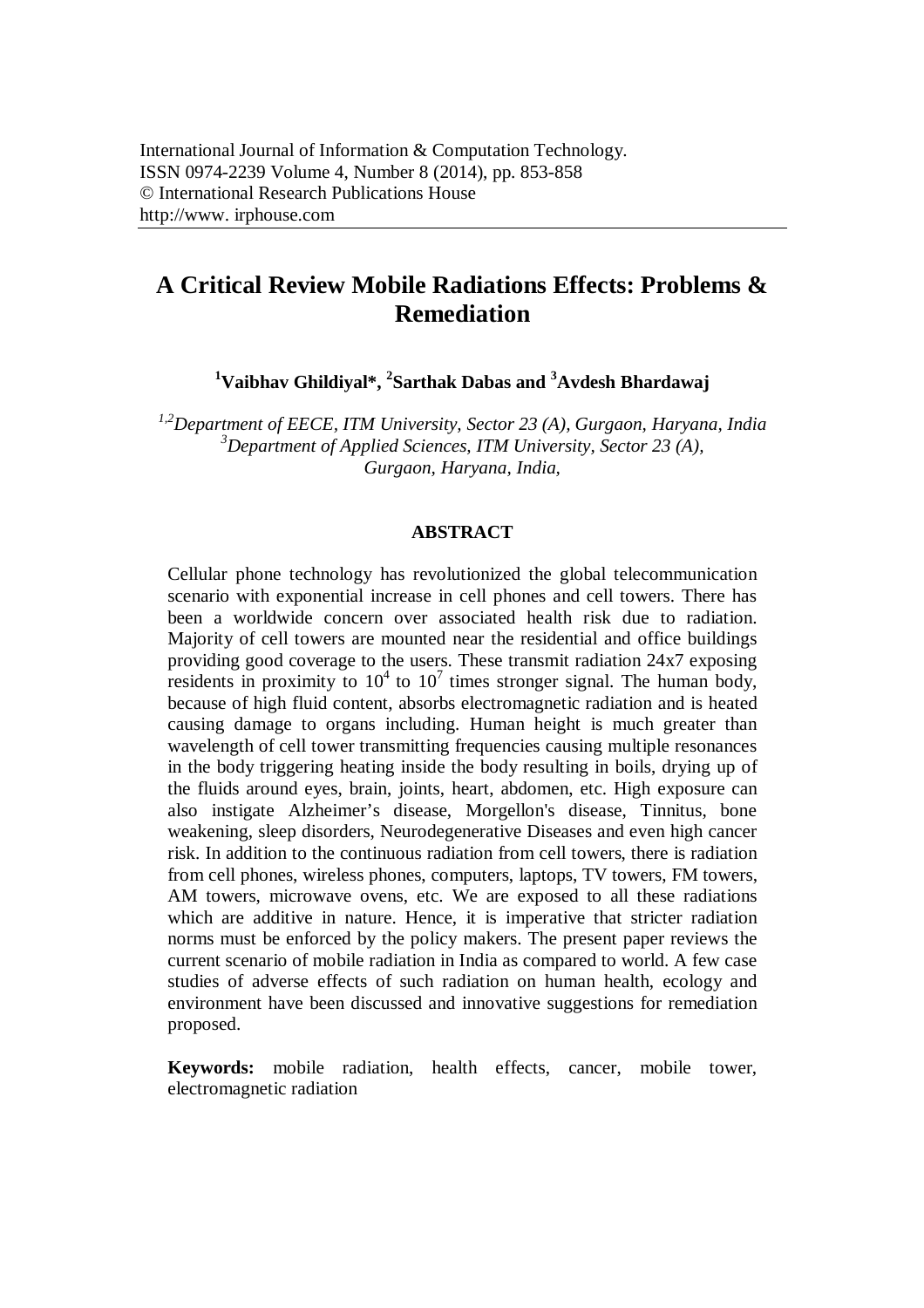## **1. INTRODUCTION**

Cellular phone technology has made life very convenient. But the problems associated with these towers are a matter of concern. <sup>[1], [7]</sup> A GSM900 base station antenna transmits in the frequency range of 935 – 960 MHz. This frequency band of 25 MHz is divided into twenty sub-bands of 1.2 MHz, which are allocated to various operators. There may be several carrier frequencies (1 to 5) allotted to one operator with upper limit of 6.2 MHz bandwidth. Each carrier frequency may transmit 10 to 20W of power. So, one operator may transmit 50 to 100W of power and there may be 3-4 operators on the same roof top or tower, thereby total transmitted power may be 200 to 400W. In addition, directional antennas are used, which typically may have a gain of around 17 dB (numeric value is 50), so effectively, several KW of power may be transmitted in the main beam direction. The choice between having a lesser number of towers with more frequency or more with less frequency is difficult to make as both have their pros and cons.

## **2. HEALTH PROBLEMS ASSOCIATED WITH MOBILE RADIATION**

2.1) Effect on Skin: People who talk often on cell phones have a higher concentration of the transtyretin protein than those who do not. Transtyretin is formed in the liver. It helps transport vitamin A in the body and plays an important role in nervous diseases such as Alzheimers. <sup>[1]</sup>The symptoms of Morgellons disease include those of electromagnetic hypersensitivity (EHS), may be based on how body uses electric currents to repair wounds to the skin. People who suffer from this condition report a range of skin symptoms including crawling, biting and stinging sensations; granules, threads or black speck-like materials on or beneath the skin and or lesions (e.g., rashes or sores).

2.2) Tinnitus and Ear Damage: Tinnitus, popularly known as "Ringxiety"- is the psychological disease of hearing phantom sound and sensation of cell phone ring and it has been reported among millions of cell phone users in the world. People with severe tinnitus may have trouble hearing, working or even sleeping. The radiation emitted by mobile phones may damage the delicate workings of the inner ear, and long-term and intensive mobile phone use for more than four years and for longer periods than 30 minutes in a day are at a higher risk of developing hearing loss, which cannot be reversed.

2.3) Cell phone emission weakens bones: Researchers have measured bone density at the upper rims of the pelvis (iliac wings) in men who were mobile users and carried their phones on their belts. The iliac wings are widely used source of bone for bone grafting, so any reduction in bone density may be of special importance to reconstructive surgery. The results showed reduction in iliac wing bone density on the side where men carried their phones. In general, it is better to keep mobile phones as far as possible from our body during our daily lives.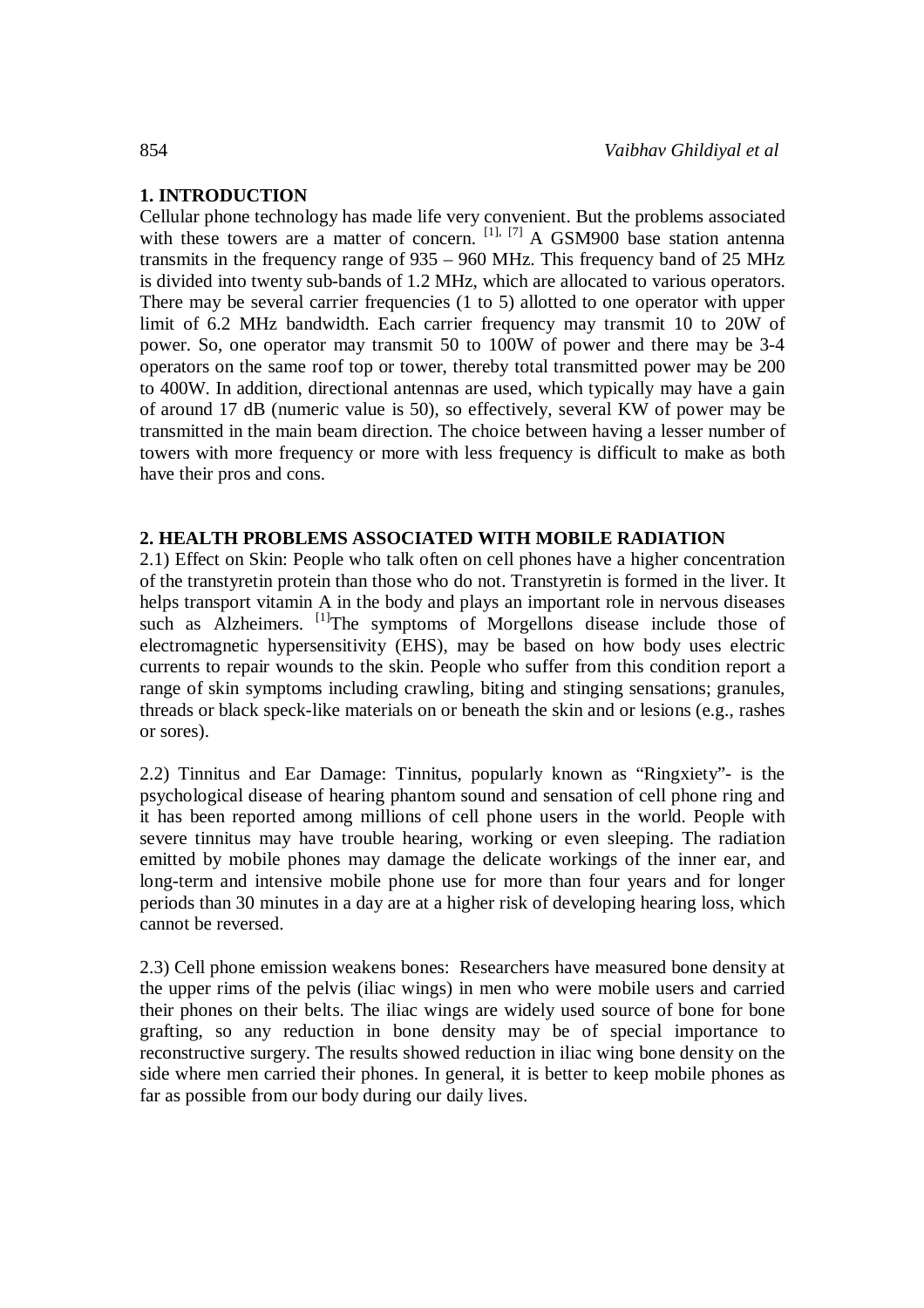2.4) Sleep Disorders: Electromagnetic fields have been shown to affect the brain physiology. Use of mobile phones disturbs Stage 4 sleep, the stage important for full recuperation of brain and body. Use of the handsets before bed, delays and reduces sleep, and causes headaches, confusion and depression. The findings are especially alarming for children and teenagers as they use cell phones at night and also keep the phone next to their head; which may lead to mood and personality changes, depression, lack of concentration and poor academic performance.<sup>[2]</sup>

2.5) Effect on Birds: When birds are exposed to weak electromagnetic fields, they disorient and begin to fly in all directions, which explain migratory birds undermining navigational abilities. A large number of birds like pigeons, sparrows, swans are getting lost due to interference from the new "unseen enemy", i.e. mobile phone masts. Several million birds of 230 species die each year from collisions with telecommunications masts in the United States during migration. Accidents happen mainly in the night, in fog, or bad weather, when birds might be using the earth's magnetic field for navigation, and could be seriously disoriented by the microwave radiation from telecommunication masts.

2.6) Effect on mammals and amphibians: The study in Germany showed that cows grazing near cell towers are more likely to experience still births, spontaneous abortions, birth deformities, behavioral problems and general declines in overall health. Moving cattle herds away from such towers has reportedly led to immediate health improvements. Exposing dairy cows to magnetic fields can also result in reduction in milk yield, changed milk composition and fertility problems. Similarly, impaired immune system in sheep, reproductive and developmental problems in dogs and cats, anxiety and alarm in rabbits, frequent death of domestic animals such as, hamsters, and guinea pigs living near base stations of mobile telecommunication towers has been observed. Electromagnetic pollution is a possible cause for deformations and decline of some amphibian populations too.

2.7) Neurodegenerative Diseases: Exposure to electromagnetic fields has shown to be in connection with Alzheimer's disease, motor neuron disease and Parkinson's disease. <sup>[1]</sup>All these diseases are involved with the death of specific neurons and are classified as neurodegenerative diseases. People living near mobile phone base stations are also at risk for developing neuropsychiatric problems as headache, memory loss, nausea, dizziness, tremors, muscle spasms, numbness, tingling, altered reflexes, muscle and joint paint, leg/foot pain, depression, and sleep disturbance. More severe reactions include seizures, paralysis, psychosis and stroke.

2.8) Increase in Cancer risk: Heavy use of mobile phones can cause cancer. Use of mobile phones for >10 years give a consistent pattern of increased risk for brain cancer glioma (cancer of the glial cells that support the central nervous system) and acoustic neuroma (a benign tumor in the brain on a nerve related to hearing). The risk is highest for ipsilateral (on the same side of the head where the instrument is held) exposure. Children and teenagers, before the age of 20 are five times more likely to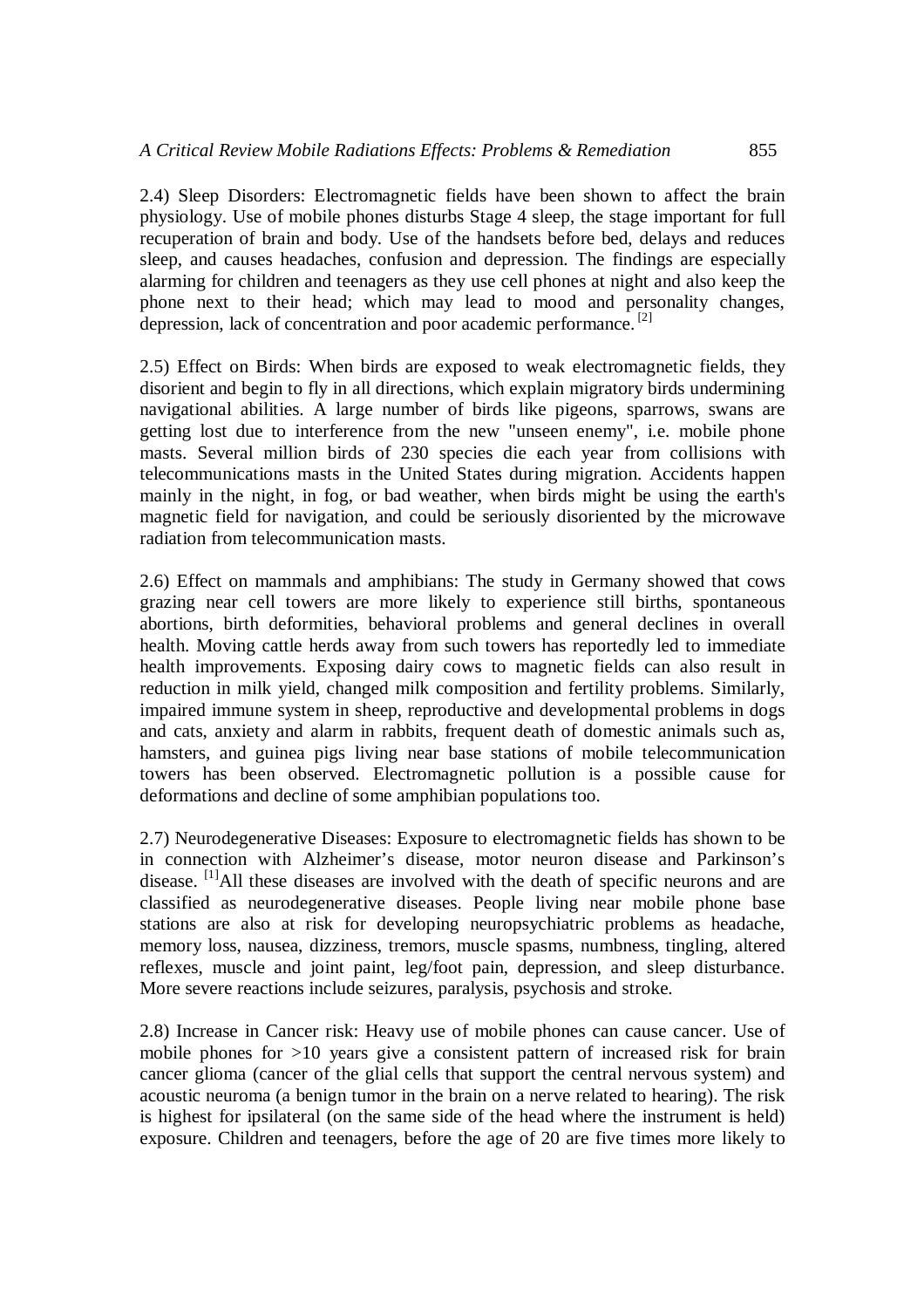get brain cancer, as their brain is not fully developed and radiation penetration is much deeper. Besides increase in brain tumor and acoustic neuroma, there is an increased risk of several other types of cancers following prolonged exposure to mobile phone/ tower radiation, such as, salivary gland tumors, uveal melanoma, lymphoma, facial nerve tumors, skin, blood, testicular and breast cancer. [2], [3], [6], [7], [8]

#### **3. RECOMMENDATIONS**

One of the first steps to be taken is to tighten the radiation norms and yet it should be practical enough to be cost effective without causing too much inconvenience to the users. It is recommended that maximum cumulative power density allowed should be reduced with immediate effect to 0.1 W/m², which should then be subsequently reduced to 0.01 W/m² within a year, so that network planning can be carried out in a phased manner. All the operators must be strictly instructed that power density inside residential or office buildings, schools, hospitals, and at common frequently visited places should be within these guidelines. People must be informed about the harmful radiation effects and corrective measures taken by Govt. of India. Solution is to have more numbers of cell towers with lesser transmitted power. When power transmitted is reduced, it will not require power hungry power amplifiers having lower efficiency. Heating effect will also be reduced, so lesser cooling or no cooling will be required; all of these will reduce the power requirement, which can also be met by solar panel. Thus, high power diesel generators will also be not required; it will reduce the carbon emission and we can earn from carbon credits. In addition, repeaters or signal enhancers or boosters may have to be installed where signal is weak.

#### **4. CONCLUSION**

The seriousness of the health hazards due to radiation from the cell phones and cell towers has not been realized among the common man. Cell operators continue to claim that there are no health issues. Even organizations like WHO, ICNIRP, FCC, etc. have not recommended stricter safe radiation guidelines, whereas several countries have adopted radiation norms, which are 1/100th to 1/1000th of these values based on their studies. Cell phone industry is becoming another cigarette industry, which kept claiming that smoking is not harmful and now there are millions of people around the world who have suffered from smoking. In fact, cell phone/tower radiation is worse than smoking; as one cannot see it or smell it, and its effect on health is noted after a long period of exposure. Therefore, majority of people tend to have casualness towards personal protection. Unfortunately, ignorance and non-awareness adds to this misery and all of us are absorbing this slow poison unknowingly. Even if people are aware of the radiation hazard, they may not have the choice to move away from it if the tower is installed near their office or residential building.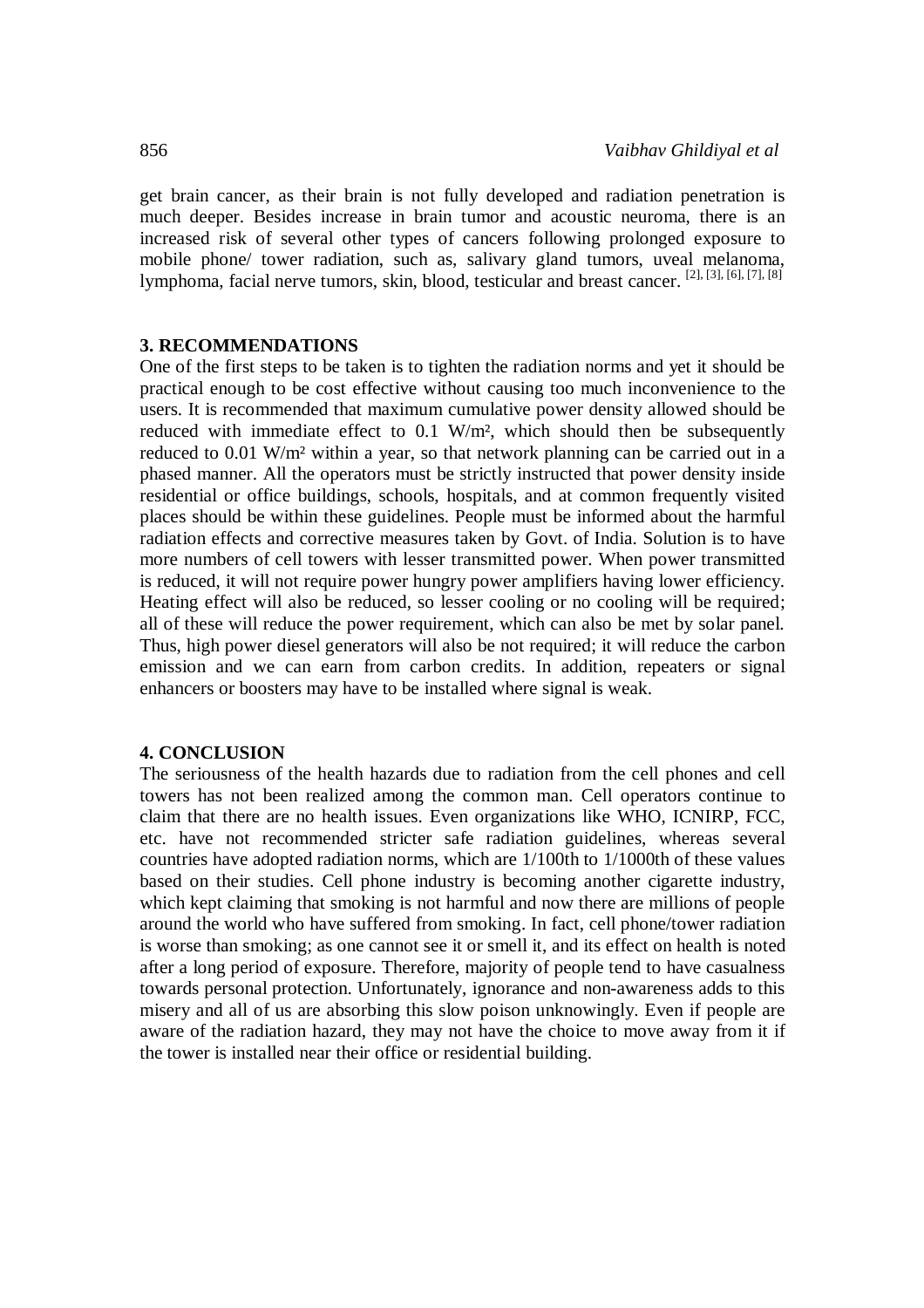### **5. REFERENCES**

- [1] Gerald J. Wilmink and Jessica E. Grundt (2011) Current State of Research on Biological Effects of Terahertz Radiation, Journal of Infrared, Millimeter, and Terahertz Waves, Volume 32, Issue 10, pp 1074-1122
- **[2]** Elisabeth Cardis and Siegal Sadetzki (2011) Indications of possible braintumour risk in mobile-phone studies: should we be concerned? Occup Environ Med 2011; 68:169-171
- [3] Denis Aydin et at., (2011) Mobile Phone Use and Brain Tumors in Children and Adolescents: A Multicenter Case–Control Study, JNCI J Natl Cancer Inst , Volume 103, Issue 16, pp. 1264-1276
- [4] Wiart J, Hadjem A and Wong MF (2008) Analysis of RF exposure in the head tissues of children and adults. Phys Med Biol. 2008;53(13):3681-3695.
- [5] Krewski D, Byus CV andGlickman BW (2001) Potential health risks of radiofrequency fields from wireless telecommunication devices. J Toxicol Environ Health B Crit Rev. 2001; 4(1):1-143.
- [6] Moulder JE, Erdreich LS and Malyapa RS (1999) Cell phones and cancer: what is the evidence for a connection? Radiat Res. 1999; 151(5):513-531.
- [7] Kundi M (2009) The controversy about a possible relationship between mobile phone use and cancer. Environ Health Perspect. 2009; 117(3):316-324.
- [8] Ahlbom A, Feychting M and Green A (2009) Epidemiologic evidence on mobile phones and tumor risk: a review. Epidemiology. 2009; 20(5):639-652.